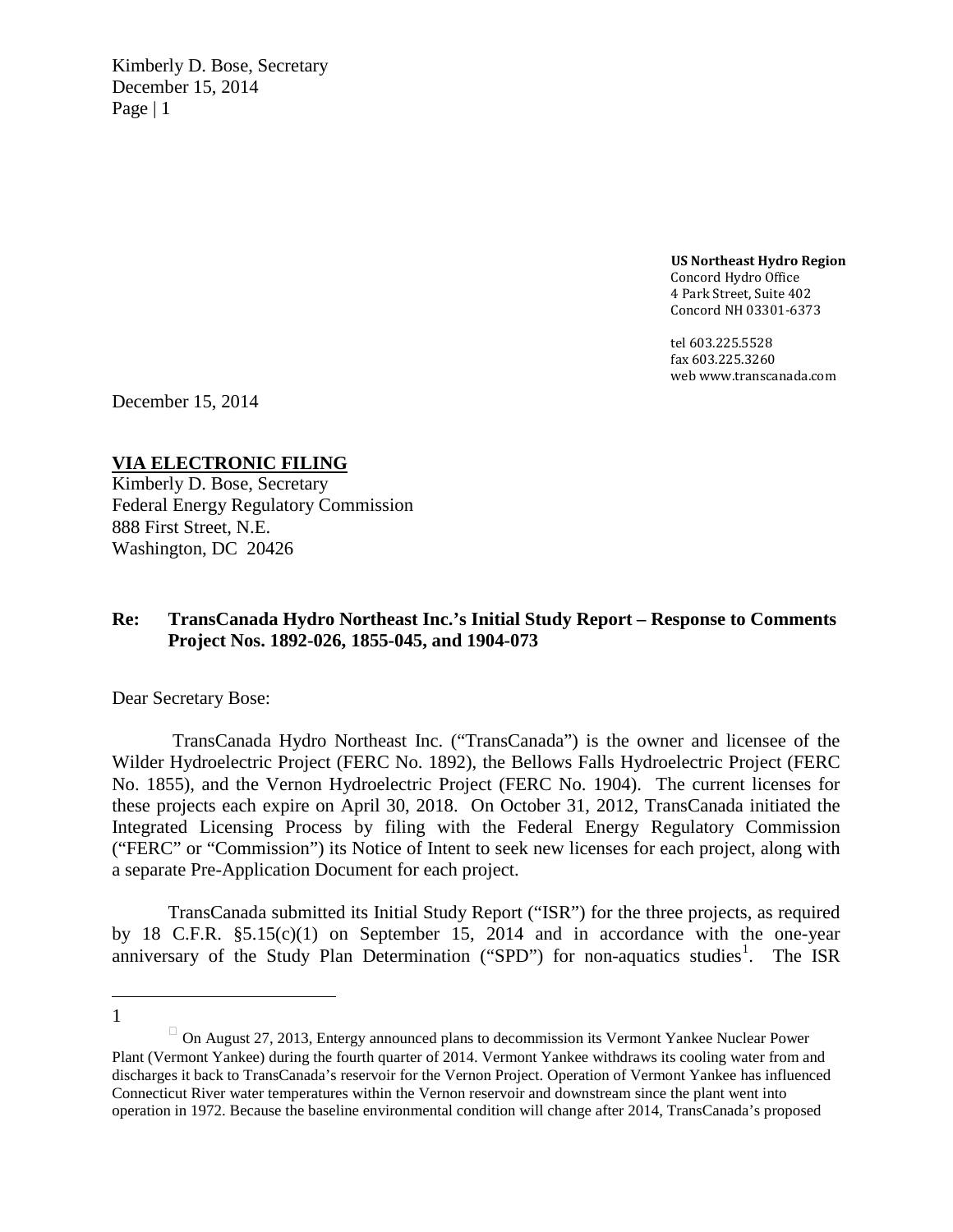Kimberly D. Bose, Secretary December 15, 2014 Page | 2

meeting was held on September 29, 2014 in accordance with 18 C.F.R.  $\S 5.15(c)(2)$ ; and TransCanada submitted the ISR meeting summary on October 14, 2014 in accordance with 18 C.F.R.  $\S 5.15(c)(3)$ . With this filing, TransCanada submits its response to comments on the ISR for the three projects, as required by 18 C.F.R. §5.15(c)(5). Comments were filed on October 14, 2014 by U.S. Fish and Wildlife Service, and by The Nature Conservancy.

If there are any questions regarding the information provided in this filing or the process, please contact John Ragonese at 603-498-2851 or by emailing [john\\_ragonese@transcanada.com.](mailto:john_ragonese@transcanada.com)

Sincerely,

 $\overline{a}$ 

John 4 James

John L. Ragonese FERC License Manager

Attachment: Response to ISR Comments

cc: Interested Parties List (distribution through email notification of availability and download from TransCanada's relicensing web site [www.transcanada-relicensing.com\)](http://www.transcanada-relicensing.com/)

aquatic studies may have produced data not reflective of baseline conditions if they were conducted while Vermont Yankee was still operating. Because of this unusual circumstance FERC issued two study plan determinations, one on September 13, 2013, for non-aquatic studies not impacted by the closure of Vermont Yankee and a second on February 21, 2014, for aquatic studies.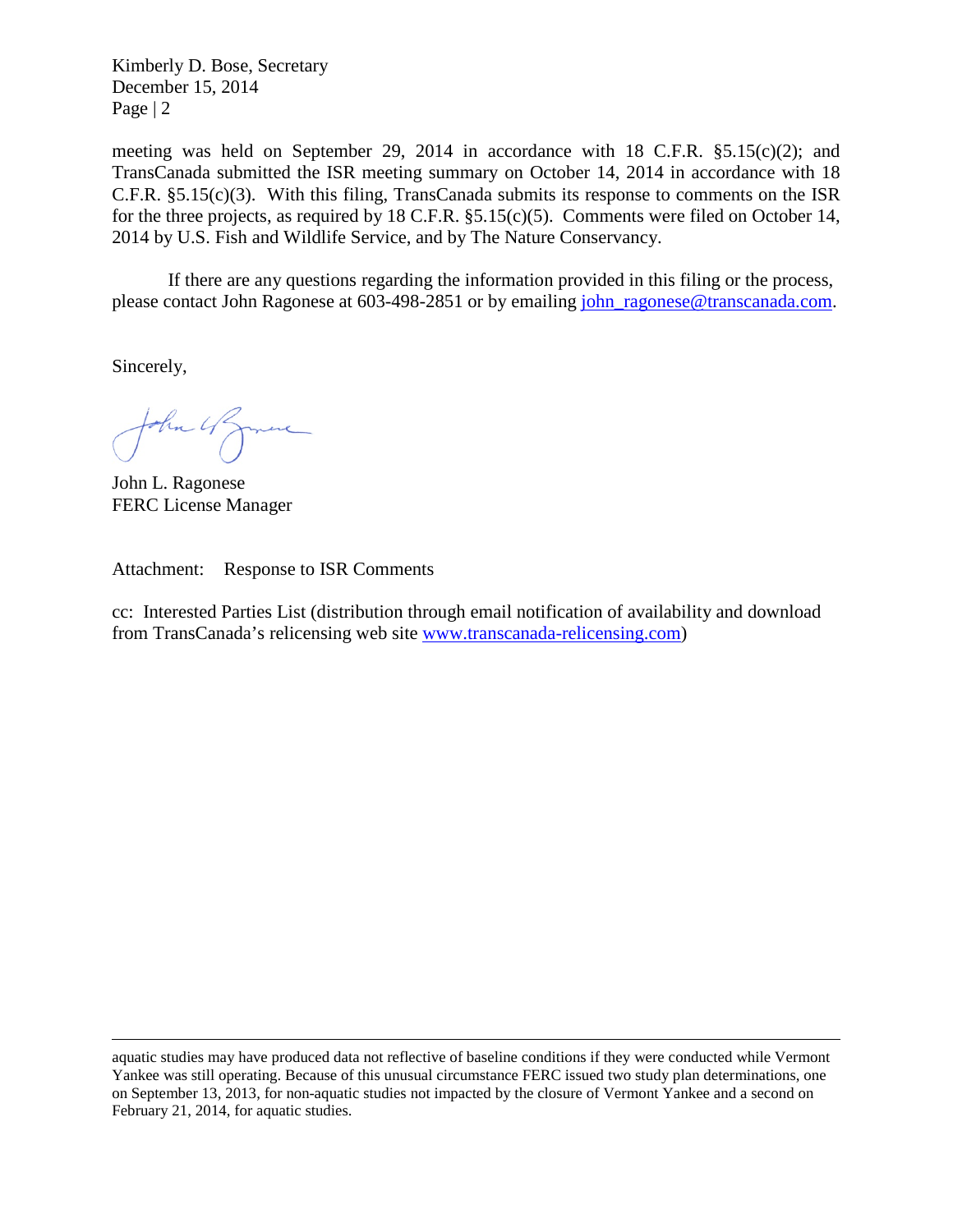## **TransCanada Response to Comments on Initial Study Report for the Wilder, Bellows Falls, and Vernon Hydroelectric Projects**

Comments were submitted by the U.S. Fish and Wildlife Service (FWS) and by The Nature Conservancy (TNC) on October 14, 2014. The table below summarizes those comments and provides TransCanada's (TC's) response to each comment.

| <b>Commenter</b> | <b>Comment</b>                                                                                                                                                                                                                                                                                                                                                                                                                                                                                                                         | <b>Response</b>                                                                                                                                                                                                                                                                                                                                                                                                                                                                                                                                                                                                                                                                                                                                                                                                                                                                                                                                                                                                                                                                                                                                                                                                                                                                             |
|------------------|----------------------------------------------------------------------------------------------------------------------------------------------------------------------------------------------------------------------------------------------------------------------------------------------------------------------------------------------------------------------------------------------------------------------------------------------------------------------------------------------------------------------------------------|---------------------------------------------------------------------------------------------------------------------------------------------------------------------------------------------------------------------------------------------------------------------------------------------------------------------------------------------------------------------------------------------------------------------------------------------------------------------------------------------------------------------------------------------------------------------------------------------------------------------------------------------------------------------------------------------------------------------------------------------------------------------------------------------------------------------------------------------------------------------------------------------------------------------------------------------------------------------------------------------------------------------------------------------------------------------------------------------------------------------------------------------------------------------------------------------------------------------------------------------------------------------------------------------|
| <b>FWS</b>       | <b>Study 7 - Aquatic Habitat Mapping</b><br>The U.S. Fish and Wildlife Service (Service) has no<br>comments on how the data were collected. However, we<br>have requested that TC upload additional geodatabase<br>files (in KMZ format) to stakeholders that provide more<br>detail than the files originally uploaded. It is our<br>understanding that data layers from other (related)<br>studies also will be uploaded in a similar format (e.g.,<br>water level logger locations, tributary and backwater<br>access sites, etc.). | Study 7 mapping data is not conducive for use in<br>Google Earth (kmz format) since the study's<br>habitat polygons contain over 40,000 vertices,<br>more than Google Earth can handle. However,<br>in response to requests for geodata in different<br>formats, Study 7 data was uploaded in "layer<br>packages" for use with the free ARCExplorer<br>from ESRI on October 8, 2014.<br>We do not understand what specific data FWS is<br>requesting in terms of "filesthat provide more<br>detail", nor what detail may be lacking that is<br>of interest to FWS. However, we will continue to<br>provide all data that we have available once it<br>has been QC-ed and is ready for uploading to<br>the online geo database.<br>Water level logger locations and tributary and<br>backwater site locations (all sites and those<br>selected for Study 13) in kmz format, as<br>requested was uploaded to the secure<br>relicensing website (not the public site) on<br>December 12, 2014 and the working group will<br>be notified shortly.<br>The geodatabase in both ArcGIS and in kmz<br>(GoogleEarth format) including data available at<br>the time of filing the ISR was also provided to<br>the working group via email link to the database<br>at the secure relicensing website. |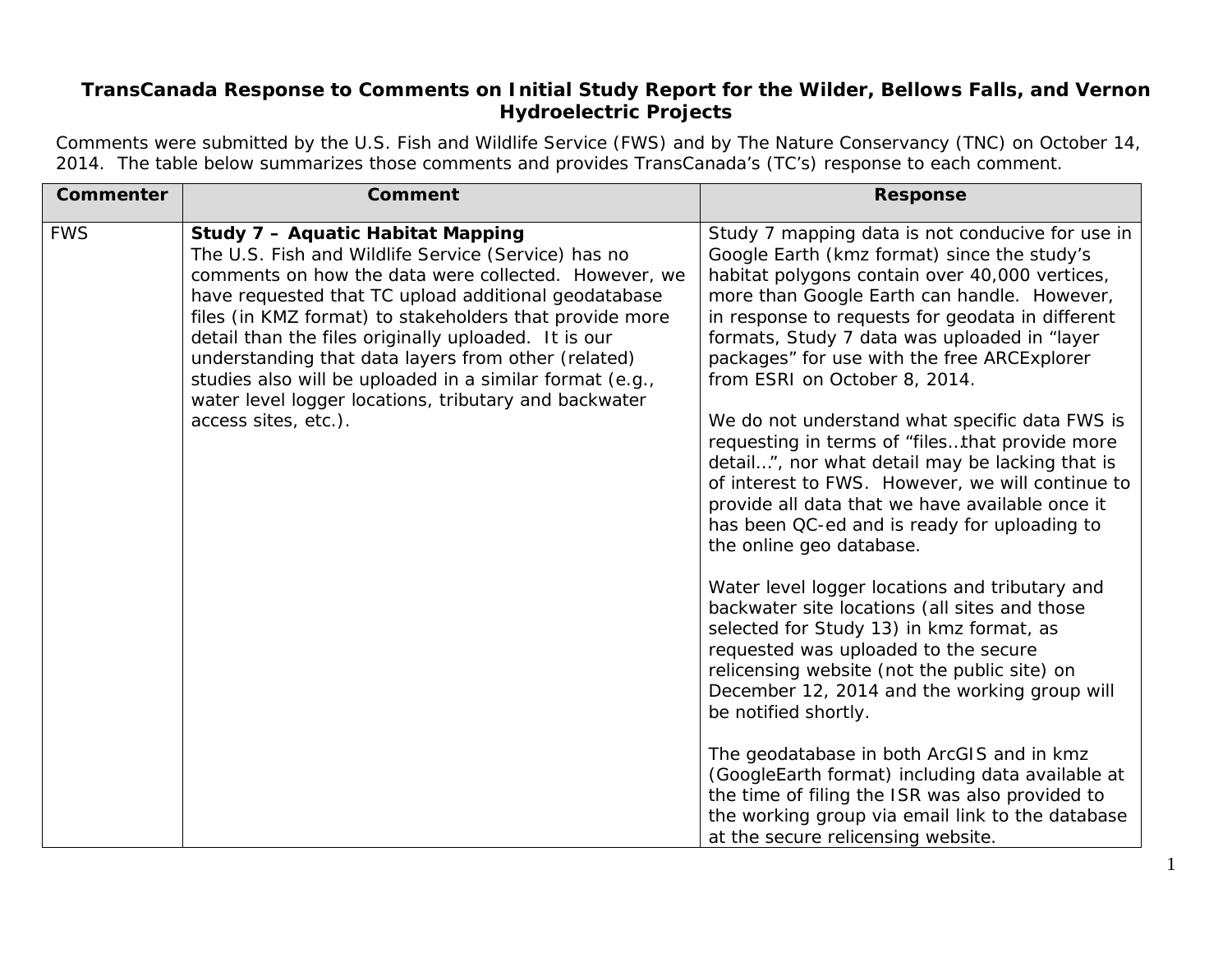| Commenter  | <b>Comment</b>                                                                                                                                                                                                                                                                                                                                                                                                                                                                                                                                                                                                                                                                                                                                                                                                                                   | <b>Response</b>                                                                                                                                                                                                                                                                                                                                                             |
|------------|--------------------------------------------------------------------------------------------------------------------------------------------------------------------------------------------------------------------------------------------------------------------------------------------------------------------------------------------------------------------------------------------------------------------------------------------------------------------------------------------------------------------------------------------------------------------------------------------------------------------------------------------------------------------------------------------------------------------------------------------------------------------------------------------------------------------------------------------------|-----------------------------------------------------------------------------------------------------------------------------------------------------------------------------------------------------------------------------------------------------------------------------------------------------------------------------------------------------------------------------|
| <b>FWS</b> | Study 9 - Instream Flow Study<br>TC indicated that the proposed habitat suitability curves<br>would be sent out to stakeholders for review and<br>comment by mid October. To date, we have not<br>received the suitability curves.                                                                                                                                                                                                                                                                                                                                                                                                                                                                                                                                                                                                               | TC stated that we hoped to get draft habitat<br>suitability curves sent out in October; and would<br>provide them prior to a consultation meeting (as<br>yet unscheduled). A draft habitat suitability<br>curve document has been prepared and is<br>undergoing internal review. It will be provided<br>shortly to the working group via the secure<br>relicensing website. |
| <b>FWS</b> | Study 13 - Tributary and Backwater Fish Access<br>and Habitat Study<br>In the ISR, TC states that initial site visits began in late<br>July and continued into August and that final visits to<br>all study sites would occur during late October. It is<br>unclear how long each logger has been deployed.<br>Those data should be provided, so that the Service can<br>assess whether logger deployment has been sufficiently<br>long to collect the required data. The Service raised<br>this issue with TC at the September 29, 2014 ISR<br>meeting and in response, NA [Normandeau] indicated<br>that it would provide a table of the dates each logger<br>was deployed.NA also expressed confidence that data<br>sufficient to conduct analyses are being collected, due<br>to extremely low flows during the logger deployment<br>period. | Logger data and related analysis will be included<br>in the draft study report that will be provided for<br>stakeholder review in the winter of 2014/2015.<br>We note that FERC's Study Plan Determination<br>for aquatics studies (February 21, 2014)<br>requires the final Study 13 report be filed by<br>March 1, 2015.                                                  |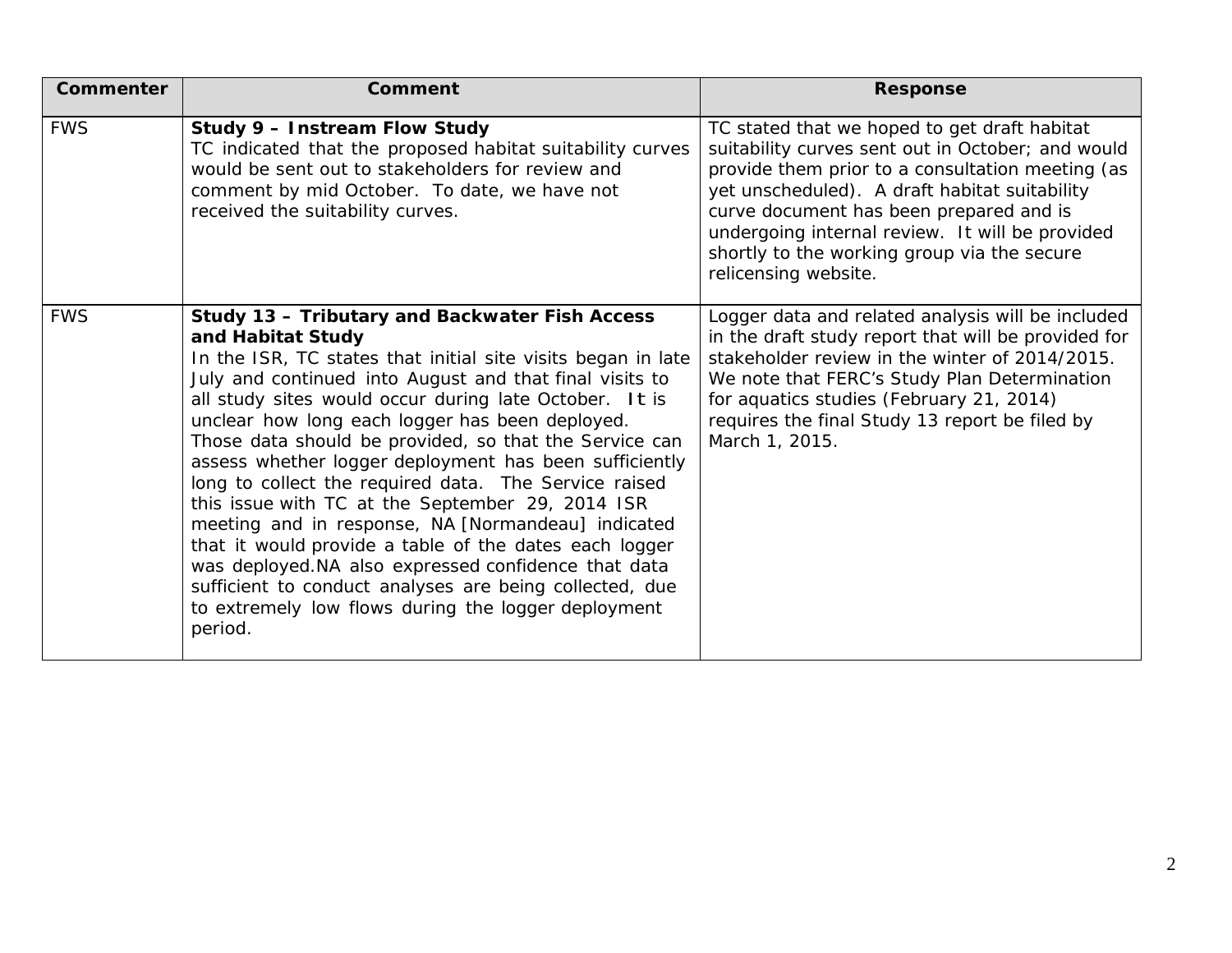| <b>Commenter</b> | Comment                                                                                                                                                                                                                                                                                                                                                                                                                                                                                                                                                                                                                        | <b>Response</b>                                                                                                                                                                                                                                                                                                                                                                                                                    |
|------------------|--------------------------------------------------------------------------------------------------------------------------------------------------------------------------------------------------------------------------------------------------------------------------------------------------------------------------------------------------------------------------------------------------------------------------------------------------------------------------------------------------------------------------------------------------------------------------------------------------------------------------------|------------------------------------------------------------------------------------------------------------------------------------------------------------------------------------------------------------------------------------------------------------------------------------------------------------------------------------------------------------------------------------------------------------------------------------|
| <b>FWS</b>       | Study 17 - Upstream Passage of Riverine Fish<br><b>Species</b><br>In the ISR, the three bullets under the Study Progress<br>section are not relevant to this study (which calls for<br>monitoring the fish ladders).                                                                                                                                                                                                                                                                                                                                                                                                           | TC acknowledges the typographical error in the<br>ISR for Study 17.<br>Section 17.2 of the ISR - Study Progress should<br>have listed the following tasks, which are in<br>progress at this time:<br>Consult with Vermont Dept. of Fish and<br>Wildlife on the licensing and use of<br>Salmonsoft software.<br>Purchase computers and related equipment<br>to run Salmonsoft<br>Train staff on the use of Salmonsoft.<br>$\bullet$ |
| <b>FWS</b>       | Study 22 - Downstream Migration of Juvenile Shad<br>- Vernon<br>Under the Introduction section, TC states that the<br>Revised Study Plan (RSP) was approved without<br>modification. While the Federal Energy Regulatory<br>Commission's Study Plan Determination (SPD) did<br>approve Study 22 (which included hydroacoustic<br>monitoring at a single location) without modification, the<br>SPD also added a stand-alone comprehensive<br>hydroacoustics study (Study 34), currently under appeal<br>by TC.                                                                                                                 | TC acknowledges the comment, and notes that a<br>separate Proposed Study Plan 34 was filed on<br>September 15, 2014.                                                                                                                                                                                                                                                                                                               |
| <b>FWS</b>       | Study 24 - Dwarf Wedgemussel and Co-Occurring<br><b>Mussel Survey</b><br>At the ISR meeting, the Service requested a follow-up<br>meeting specifically to discuss the Phase 2 Study Plan.<br>On October 9, 2014, the Service, TC, Biodrawversity,<br>and other stakeholders met. Based on the discussion<br>that took place, the Service indicated at the end of the<br>meeting that it would be modifying its Counter Proposal.<br>Appendix A [of the November 14, 2014 FWS ISR<br>comment letter] contains our Revised Counter Proposal<br>for the Phase 2 Study Plan, in the format required<br>pursuant to 18 CFR §5.9(b). | TC is reviewing the modified study counter<br>proposal included in the agency's ISR<br>comments, and will schedule additional<br>consultation once this review is completed.                                                                                                                                                                                                                                                       |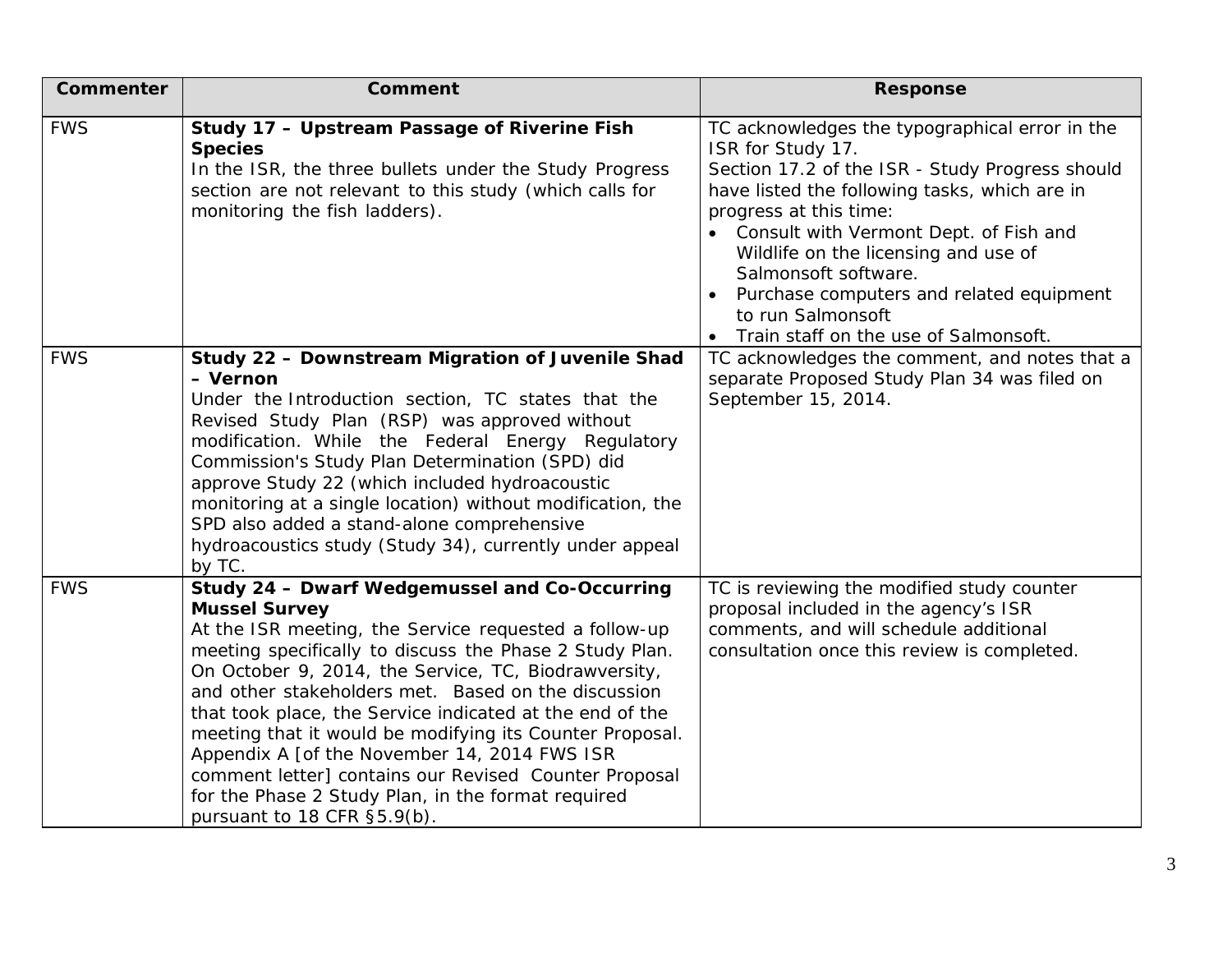| Commenter  | <b>Comment</b>                                                                                                                                                                                                                                                                                                                                                                                                                                                                                                                                                                                                                                                                    | <b>Response</b>                                                                                                                                                                                                                                                                                                                                                                                                                                                                                                                                                                                     |
|------------|-----------------------------------------------------------------------------------------------------------------------------------------------------------------------------------------------------------------------------------------------------------------------------------------------------------------------------------------------------------------------------------------------------------------------------------------------------------------------------------------------------------------------------------------------------------------------------------------------------------------------------------------------------------------------------------|-----------------------------------------------------------------------------------------------------------------------------------------------------------------------------------------------------------------------------------------------------------------------------------------------------------------------------------------------------------------------------------------------------------------------------------------------------------------------------------------------------------------------------------------------------------------------------------------------------|
| <b>FWS</b> | Study 27 - Floodplain, Wetland, Riparian, and<br><b>Littoral Vegetation Habitats Survey</b><br>According to the RSP, TC was to collect the following<br>information with respect to the American bald eagle:<br>use data from the ongoing bald eagle breeding<br>survey to characterize the known nest trees in the<br>project area, including the location, condition, and<br>conservation/protection status of parcels within 250<br>yards of the nest tree; and<br>map potential bald eagle winter roosting sites along<br>the River.<br>The ISR only discusses winter roosts. TC should<br>provide an update on the status of the bald eagle nest<br>characterization effort. | TC will provide study results including bald eagle<br>nest characterization in the Study 27 study<br>report, expected to be completed in early 2015.                                                                                                                                                                                                                                                                                                                                                                                                                                                |
| <b>FWS</b> | Study 34 - Requested Vernon Hydroacoustic Study<br>In the ISR TC notes under the Study Progress section<br>that it developed a Proposed Study Plan (PSP) as<br>directed by the Federal Energy Regulatory Commission<br>in its SPD. The PSP was filed concurrent with, but<br>separately from, the ISR. The Service has reviewed<br>the PSP and submitted comments on it separately from<br>this filing.                                                                                                                                                                                                                                                                           | TC has reviewed FWS' comments on the<br>Proposed Study Plan for Study 34. TC filed a<br>response to those comments on November 26,<br>2014. We note that the requested study<br>(identified as Study 34) is the subject of a<br>Request for Rehearing filed by TC on March 24,<br>2014. FERC has yet to act on that request;<br>however, FERC convened a technical meeting on<br>November 20, 2014 to discuss methodological<br>and technical issues related to obtaining the<br>information requested for a Vernon<br>Hydroacoustic Study in FERC's February 21,<br>2014 Study Plan Determination. |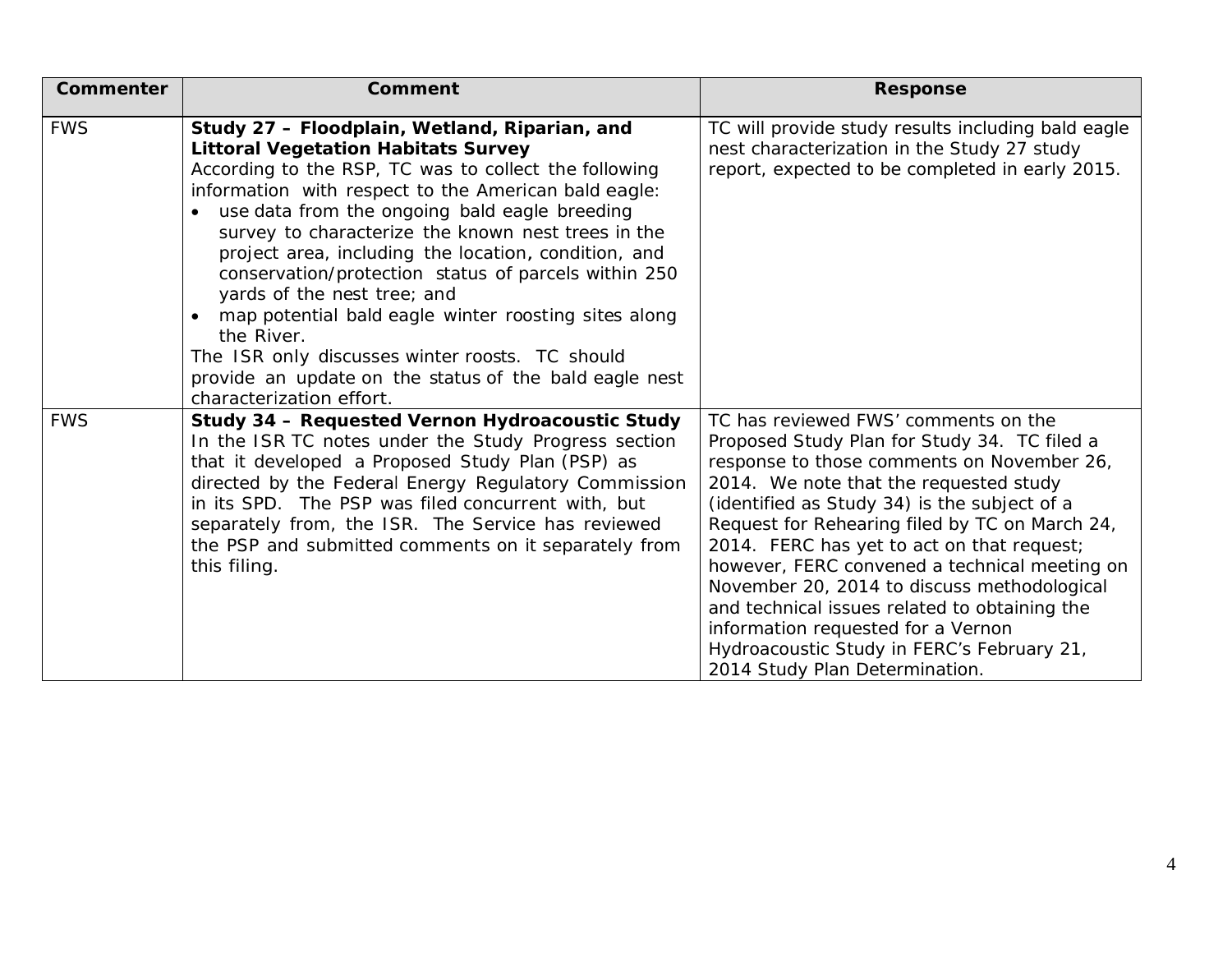| Commenter  | <b>Comment</b>                                                                                                                                                                                                                                                                                                                                                                            | <b>Response</b>                                                                                                                                                                                                                                                                                                                                                                                                                                                                                                                                                                                                                                                                                                                                                                                                                                                                                                                                                                                  |
|------------|-------------------------------------------------------------------------------------------------------------------------------------------------------------------------------------------------------------------------------------------------------------------------------------------------------------------------------------------------------------------------------------------|--------------------------------------------------------------------------------------------------------------------------------------------------------------------------------------------------------------------------------------------------------------------------------------------------------------------------------------------------------------------------------------------------------------------------------------------------------------------------------------------------------------------------------------------------------------------------------------------------------------------------------------------------------------------------------------------------------------------------------------------------------------------------------------------------------------------------------------------------------------------------------------------------------------------------------------------------------------------------------------------------|
| <b>FWS</b> | 2015 Studies Consultation<br>At the September 29, 2014 ISR meeting, TC noted that<br>additional site selection consultation will occur by mid-<br>November of 2014 for studies 6, 10, 11, 12, 14, 15,<br>and 16. In addition, TC will work with Vermont Agency<br>of Natural Resources staff to set up the SalmonSoft<br>system that will be used to monitor the fish ladders in<br>2015. | Proposed site selection reports for studies 10,<br>11, 12, 14, 15, and 16 have been drafted and<br>were provided to the working group on<br>December 5, 2014 via email link to the<br>documents on the secure relicensing website.<br>Based on polls of availability (and subject to the<br>Thanksgiving and Christmas/New Year's<br>holidays), the consultation meeting has been<br>scheduled for Wednesday, December 17 <sup>th</sup> at the<br>Fairfield Inn and Suites, White River Junction,<br>VT.<br>TC is working with VANR on Study 17 and the<br>SalmonSoft system, and we appreciate VANR's<br>assistance on this task.<br>With regard to study 6, the study plan indicated<br>that site selection for tributary sites and sites<br>upstream of impoundments would be provided<br>along with the detailed sampling and analysis<br>plan, to VANR and NHDES, expected to be<br>completed in January 2015. The selected sites<br>will be shared with the working group at that<br>time. |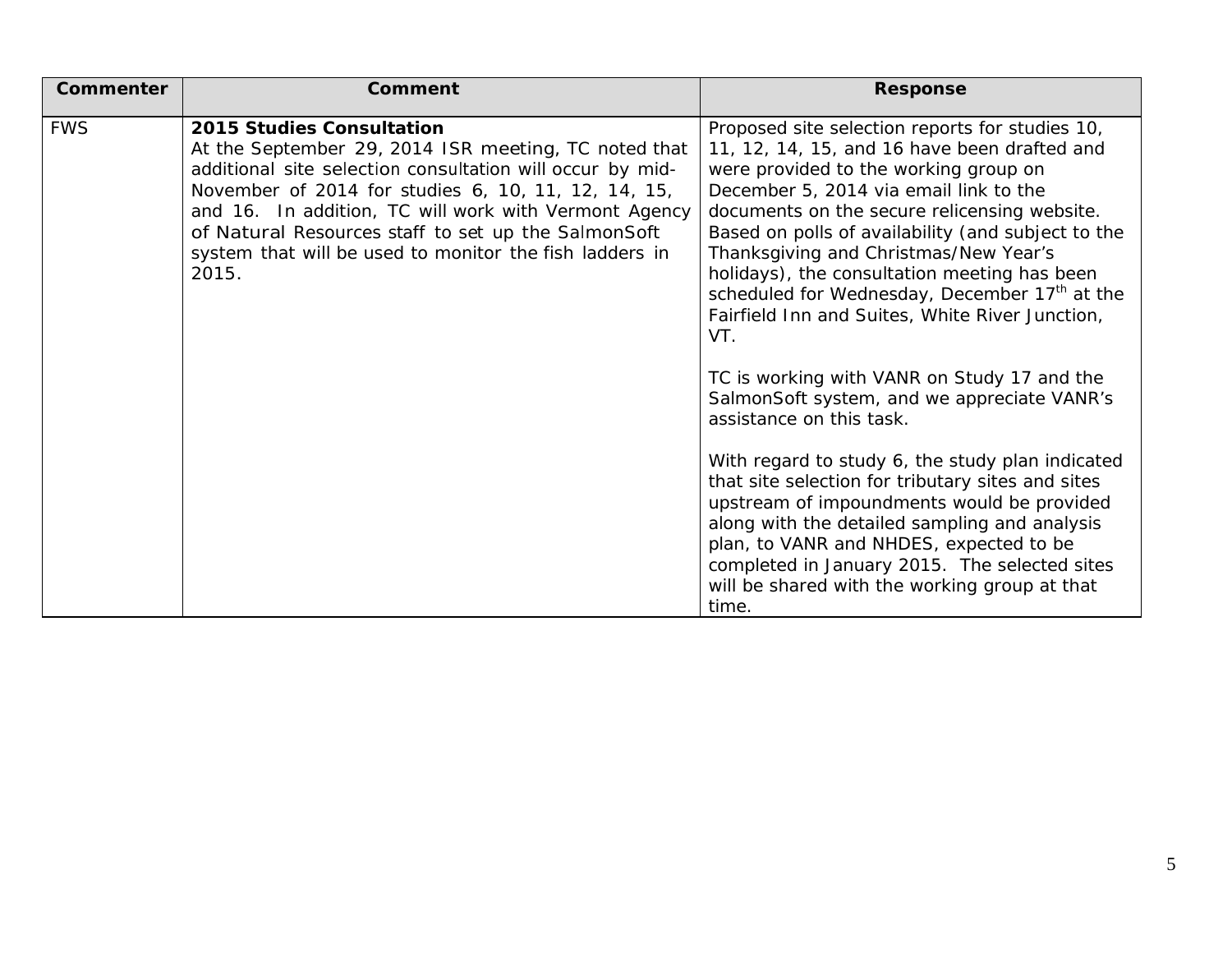| Commenter  | Comment                                                                                                                                                                                                                                                                                                                                                                                                                                                                                                                                                                                                                                                                                                                                                                                                                                                                                                                                                                                                                                                                                                                                                                                                                                                                                                                                                                                        | <b>Response</b>                                                                                                                                                                                                                                                                                                                                                                                                                                                                                                                                                                                                                                                                                                                                                                                                                                                                 |
|------------|------------------------------------------------------------------------------------------------------------------------------------------------------------------------------------------------------------------------------------------------------------------------------------------------------------------------------------------------------------------------------------------------------------------------------------------------------------------------------------------------------------------------------------------------------------------------------------------------------------------------------------------------------------------------------------------------------------------------------------------------------------------------------------------------------------------------------------------------------------------------------------------------------------------------------------------------------------------------------------------------------------------------------------------------------------------------------------------------------------------------------------------------------------------------------------------------------------------------------------------------------------------------------------------------------------------------------------------------------------------------------------------------|---------------------------------------------------------------------------------------------------------------------------------------------------------------------------------------------------------------------------------------------------------------------------------------------------------------------------------------------------------------------------------------------------------------------------------------------------------------------------------------------------------------------------------------------------------------------------------------------------------------------------------------------------------------------------------------------------------------------------------------------------------------------------------------------------------------------------------------------------------------------------------|
| <b>TNC</b> | <b>Study 24 - Dwarf Wedgemussel and Co-Occurring</b><br><b>Mussel Survey</b><br>In the Revised Phase 2 Study Plan for Study 24 (ISR<br>Volume VI), TransCanada proposes to include co-<br>occurring species in their assessment because of the low<br>density of the federally- endangered dwarf wedgemussel<br>(DWM), "with the intent to use co-occurring species as<br>surrogates for dwarf wedgemussels and mussel habitat<br>because dwarf wedgemussels can occupy all of the same<br>water depths and habitat types as other species (p. 8)."<br>We agree that collecting data on co-occurring mussel<br>species will be very informative for understanding project<br>effects on these species. However, the distribution and<br>abundance of these co-occurring species, both locally and<br>range-wide, preclude their use as surrogates for DWM.<br>We cannot assume that these species share an identical<br>habitat niche without empirical evidence supporting such<br>a claim. Qualitative and anecdotal evidence is not a<br>sufficient basis for such a major assumption, especially<br>given the potential consequences on the long-term<br>persistence of this species in the project-affected area.<br>Unless proved otherwise, we must assume that habitat<br>could be one of the limiting factors that have contributed<br>to the endangered status of dwarf wedgemussel. | The study plan did not state that these species<br>share an identical habitat niche. Neither the<br>distribution, nor the abundance, of co-occurring<br>mussel species precludes their use as surrogates<br>for dwarf wedgemussels. The niches of each<br>mussel species, which the scientific community<br>has yet to fully understand, certainly overlap to<br>varying extents and valuable insight can be<br>gained by considering all mussel species in a<br>community. This does not suggest that we use<br>surrogates instead of a target species (in this<br>case, dwarf wedgemussels); rather, the study<br>plan focuses on dwarf wedgemussels and co-<br>occurring species; develops HSI criteria for<br>dwarf wedgemussels based on species-specific<br>information; and attempts to understand project<br>effects on dwarf wedgemussels and co-occurring<br>species. |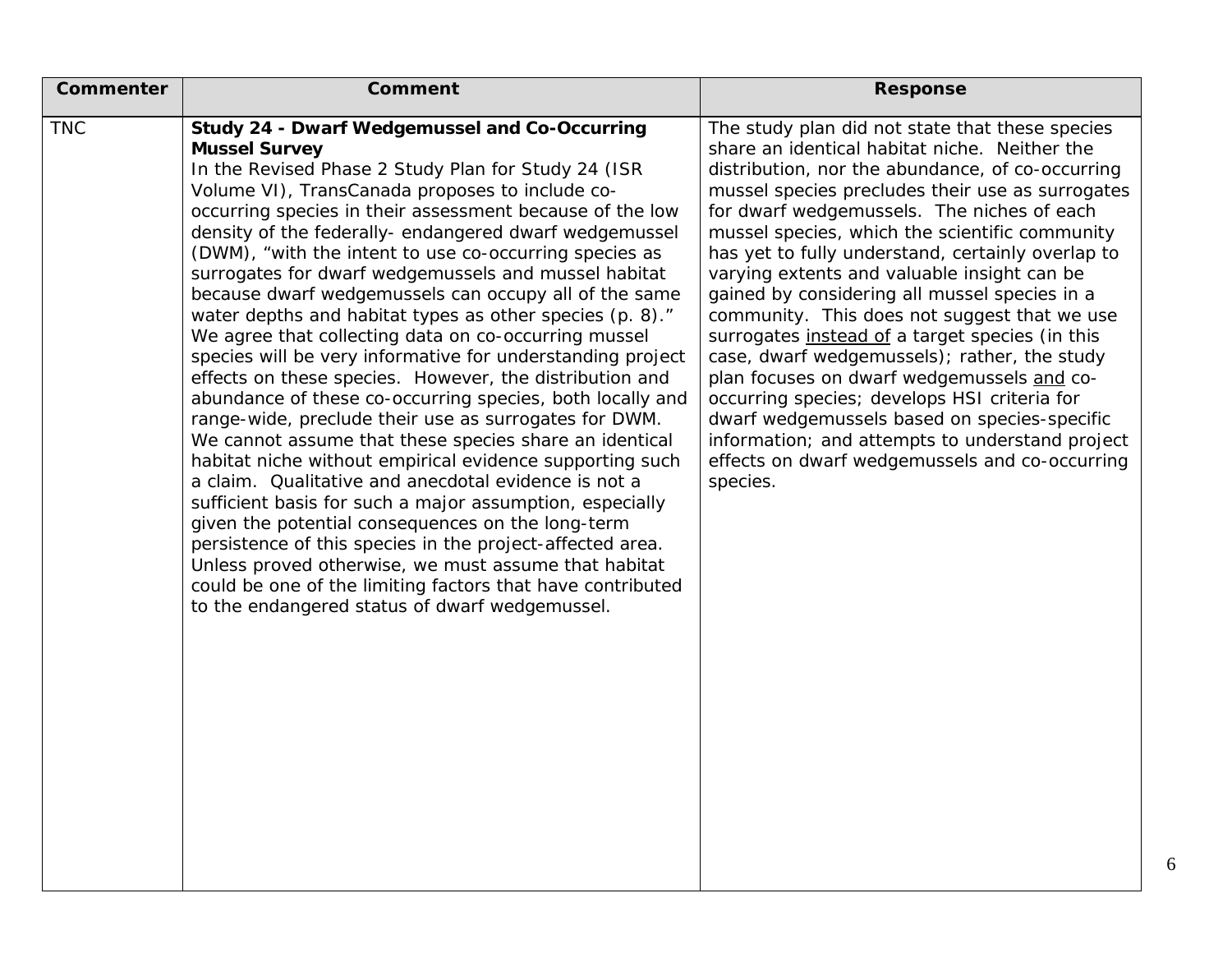| Commenter  | <b>Comment</b>                                                                                                                                                                                                                                                                                                                                                                                                                                                                                                                                                                                                                                                                                                                                                                                                                                                                                                                                                                                                                                                                                                                                                                                                                                                                                                               | <b>Response</b>                                                                                                                                                                                                                                                                                                                                                                                                                                                                                                                                                                                                                                                                                                                                                                                                                                                                                                                                                                                                                                                                                                                                                                                                                                                      |
|------------|------------------------------------------------------------------------------------------------------------------------------------------------------------------------------------------------------------------------------------------------------------------------------------------------------------------------------------------------------------------------------------------------------------------------------------------------------------------------------------------------------------------------------------------------------------------------------------------------------------------------------------------------------------------------------------------------------------------------------------------------------------------------------------------------------------------------------------------------------------------------------------------------------------------------------------------------------------------------------------------------------------------------------------------------------------------------------------------------------------------------------------------------------------------------------------------------------------------------------------------------------------------------------------------------------------------------------|----------------------------------------------------------------------------------------------------------------------------------------------------------------------------------------------------------------------------------------------------------------------------------------------------------------------------------------------------------------------------------------------------------------------------------------------------------------------------------------------------------------------------------------------------------------------------------------------------------------------------------------------------------------------------------------------------------------------------------------------------------------------------------------------------------------------------------------------------------------------------------------------------------------------------------------------------------------------------------------------------------------------------------------------------------------------------------------------------------------------------------------------------------------------------------------------------------------------------------------------------------------------|
| <b>TNC</b> | Study 24 - Dwarf Wedgemussel and Co-Occurring<br><b>Mussel Survey</b><br>TransCanada has also stated that survey sites and<br>transects were selected based on known habitat<br>suitability for DWM; e.g., "Six locations are proposed for<br>the quantitative and qualitative surveys in 2014, including<br>two locations with suitable habitat" and "[Transects] will<br>be placed within the depth range where mussels<br>(especially dwarf wedgemussels) are more common"<br>Based on these statements, we have some concerns that<br>there are additional unstated assumptions with regard to<br>DWM habitat, and that these assumptions could possibly<br>inhibit the evaluation of potential project effects on DWM.<br>Specifically, we are concerned that site and/or transect<br>selection has occurred based on undefined habitat<br>characteristics that could potentially bias habitat<br>suitability results. That is, if sites and transect locations<br>are selected using a set of undefined habitat parameters,<br>then study results will simply be reporting habitat<br>suitability as it has already been pre-determined. If there<br>are empirical data that describe DWM habitat suitability<br>that are being used to define survey locations, these data<br>need to be made explicit and available. | As TC has consistently stated, transect locations<br>were selected based on a combination of<br>factors: (1) dwarf wedgemussel presence or<br>historic presence, (2) to be representative of a<br>broader reach within which DWM were<br>consistently found, (3) access to the site, and<br>(4) conditions conducive to the types of<br>sampling that was proposed. The proposed<br>number of sites and transects per site were<br>considered to be a representative number and<br>reasonable amount of replication. The<br>quantitative data collected in 2014 are just one<br>of several sources of information being used to<br>determine habitat suitability of dwarf<br>wedgemussels, including:<br>2011 and 2013 mussel survey data within<br>the project area (210 survey sites, about 180<br>where DWM were not found);<br>2014 quantitative data;<br>Data from other studies in the Connecticut<br>River and its tributaries conducted from 1990<br>to the present time;<br>Other publications and relevant case<br>studies from outside the region, on this<br>species, similar species, and that might have<br>tried similar types of suitability analyses; and<br>Data from TC's other relicensing studies<br>that are concurrent with the mussel study. |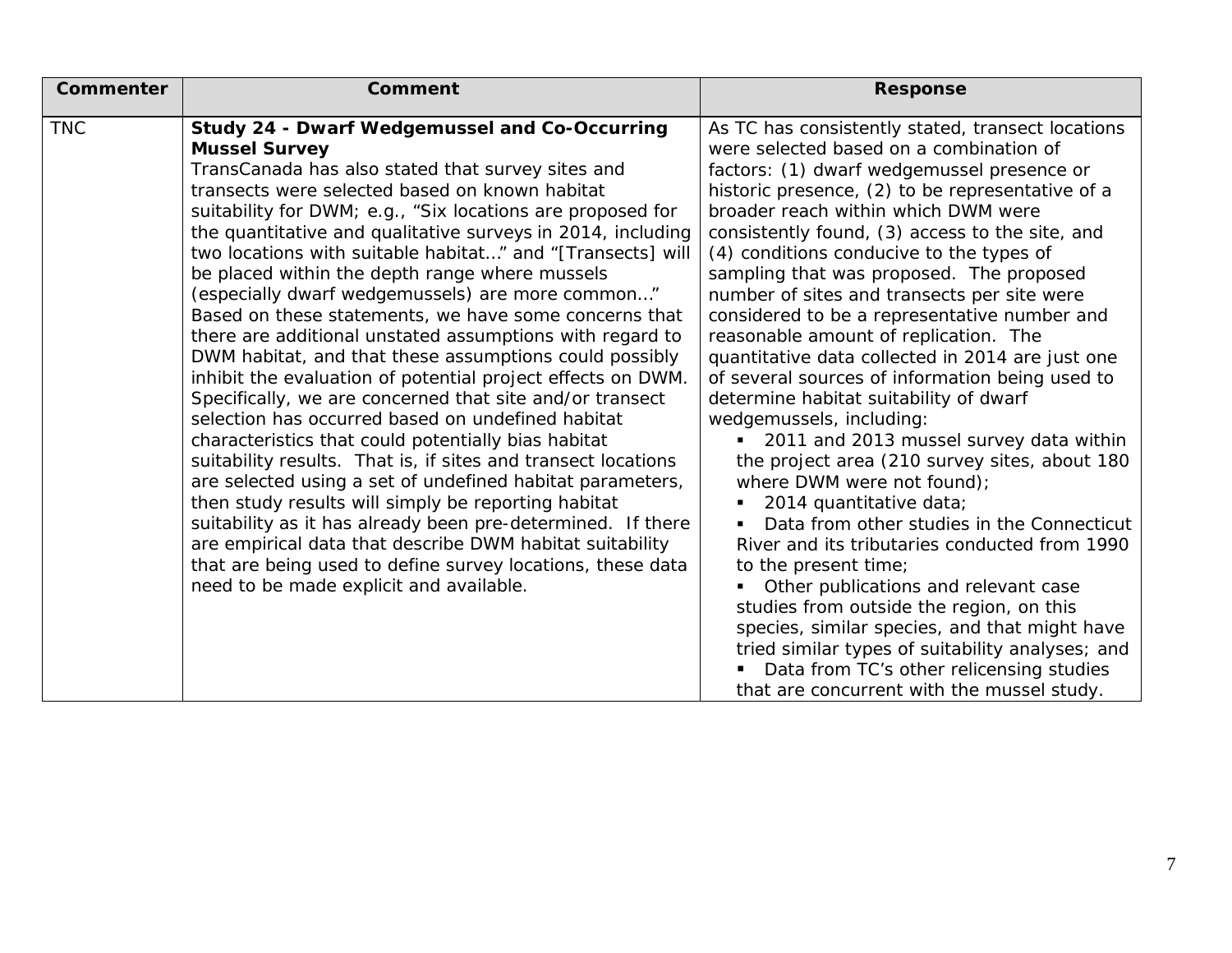| Commenter  | <b>Comment</b>                                                                                                                                                                                                                                                                                                                                                                                                                                                                                                                                                                                                                                                                                                                                                                                                                                                                                                                                                                                                  | <b>Response</b>                                                                                                                                                                                                                                                                                                                                                                                                                                                                                                                                                                                                                                                                                                                                                                                                                                                                                                                                                                                          |
|------------|-----------------------------------------------------------------------------------------------------------------------------------------------------------------------------------------------------------------------------------------------------------------------------------------------------------------------------------------------------------------------------------------------------------------------------------------------------------------------------------------------------------------------------------------------------------------------------------------------------------------------------------------------------------------------------------------------------------------------------------------------------------------------------------------------------------------------------------------------------------------------------------------------------------------------------------------------------------------------------------------------------------------|----------------------------------------------------------------------------------------------------------------------------------------------------------------------------------------------------------------------------------------------------------------------------------------------------------------------------------------------------------------------------------------------------------------------------------------------------------------------------------------------------------------------------------------------------------------------------------------------------------------------------------------------------------------------------------------------------------------------------------------------------------------------------------------------------------------------------------------------------------------------------------------------------------------------------------------------------------------------------------------------------------|
| <b>TNC</b> | Study 24 - Dwarf Wedgemussel and Co-Occurring<br><b>Mussel Survey</b><br>Furthermore, in addition to stating that they already have<br>some understanding of habitat suitability, TransCanada<br>has stated that DWM is both a fluvial species and a<br>generalist. We recognize that TransCanada has also<br>agreed that DWM does not in fact exist everywhere (as<br>the term "generalist" implies), and that there is research<br>yet to be done to increase our understanding in this area;<br>however, we want to emphasize the potential issues with<br>using the term "generalist" loosely, as it is contradictory<br>to other statements and could be misleading. It is<br>possible that these apparent contradictions are related to<br>undefined assumptions (as indicated above). In general,<br>the issue of habitat suitability - what is known, how it is<br>influencing site selection, and how this will influence the<br>data used to evaluate habitat suitability – needs to be<br>clarified. | Dwarf wedgemussels only occur in streams and<br>rivers; therefore they are a fluvial species. They<br>occur in a wide range of stream sizes, and<br>occupy a wide range of habitat conditions within<br>the streams and rivers in which they occur. This<br>is why the term "generalist" has been used when<br>describing their habitat preferences. Fluvial and<br>generalist are not contradictory terms, and we<br>fail to see how anyone could be misled by use of<br>the term generalist. Certainly, the scientific<br>community continues to try to gain a greater<br>understanding of habitat preference and niche<br>space of all mussel species. But the scientific<br>community also recognizes that there may be<br>parameters independent of habitat that may also<br>influence the distribution and abundance of<br>some species. In the study plan, habitat<br>suitability criteria for dwarf wedgemussels will<br>be defined using several data sources and<br>expert review (see above). |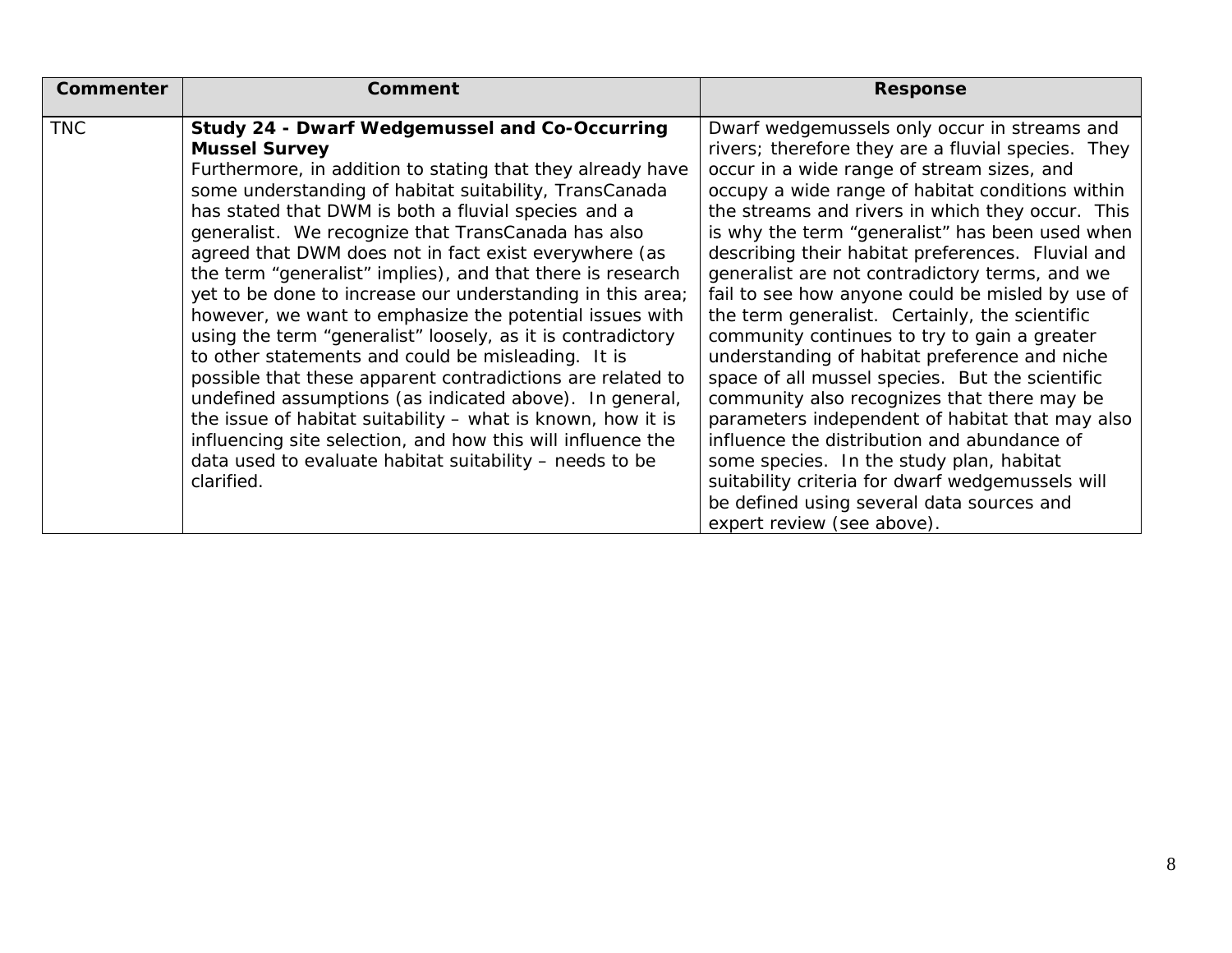| Commenter  | <b>Comment</b>                                                                                                                                                                                                                                                                                                                                                                                                                                                                                                                                                                                                                                                                                                                                                                                                                                                                                                                                                                                                                                                                                                                                                                                                                                                                                                                                                                                                                                                                                                                                                                                                                                                                                                                                                                                                                                                                                                                                | <b>Response</b>                                                                                                                                                                                                                                                                                                                                                                                                                                                                                                                                                                                                                                                                                                                                                                                                                                                                                                                                                                                                                                     |
|------------|-----------------------------------------------------------------------------------------------------------------------------------------------------------------------------------------------------------------------------------------------------------------------------------------------------------------------------------------------------------------------------------------------------------------------------------------------------------------------------------------------------------------------------------------------------------------------------------------------------------------------------------------------------------------------------------------------------------------------------------------------------------------------------------------------------------------------------------------------------------------------------------------------------------------------------------------------------------------------------------------------------------------------------------------------------------------------------------------------------------------------------------------------------------------------------------------------------------------------------------------------------------------------------------------------------------------------------------------------------------------------------------------------------------------------------------------------------------------------------------------------------------------------------------------------------------------------------------------------------------------------------------------------------------------------------------------------------------------------------------------------------------------------------------------------------------------------------------------------------------------------------------------------------------------------------------------------|-----------------------------------------------------------------------------------------------------------------------------------------------------------------------------------------------------------------------------------------------------------------------------------------------------------------------------------------------------------------------------------------------------------------------------------------------------------------------------------------------------------------------------------------------------------------------------------------------------------------------------------------------------------------------------------------------------------------------------------------------------------------------------------------------------------------------------------------------------------------------------------------------------------------------------------------------------------------------------------------------------------------------------------------------------|
| <b>TNC</b> | <b>Study 24 - Dwarf Wedgemussel and Co-Occurring</b><br><b>Mussel Survey</b><br>In comments to TransCanada regarding their Proposed<br>Phase 2 Study Plan for Study 24, TNC suggested that<br>because DWM are so rare, and because they were found<br>at only 31 locations in the systematic sampling protocol<br>that was undertaken in 2011 and 2013, that TransCanada<br>should collect habitat data at all 31 sites to maximize our<br>understanding of this rare species. In response,<br>TransCanada stated that the number of locations where<br>DWM were found was "irrelevant". We are unsure what<br>this statement means, as elsewhere TransCanada has<br>asserted that DWM are rare and patchily distributed in<br>the project-affected area. It is not clear how<br>TransCanada can determine a patchy distribution if the<br>number of locations where DWM were found is irrelevant.<br>To make the conclusion that DWM are rare and patchy,<br>the proportion of sites where DWM were found would<br>need to be relevant, as well as where these sites were<br>located in the study area. We are concerned that<br>TransCanada's statements may be reflective of a survey<br>protocol that is different from what we understood it to<br>be. We understood that the DWM survey was based on a<br>systematic sampling design. For a systematic survey, a<br>study area is divided into equal portions (the "sites"), and<br>each of these sites is sampled equally. However,<br>TransCanada also has not clearly defined the specific<br>spatial unit for the sites, so we are therefore unsure of<br>the actual survey design. [TransCanada did state at one<br>point that a "location" is "within ~400 meters"; however,<br>if this were the spatial unit of the systematic sampling<br>design, TransCanada would have had to sample over 400<br>sites, and there has been no mention of randomization in<br>site selection.] | The statement of irrelevance was<br>misunderstood. The actual locations, the<br>abundance of dwarf wedgemussels and co-<br>occurring mussel species, and habitat conditions<br>at these 31 sites are certainly relevant. What<br>was irrelevant was the actual number of sites<br>where dwarf wedgemussels were found, as<br>these 31 sites were representative of/occurred<br>within approximately 34 miles of the Connecticut<br>River where dwarf wedgemussels were found. If<br>the study design for the 2011 and 2013 surveys<br>had focused only on areas where prior studies<br>had documented dwarf wedgemussels, then the<br>sampling density would have been higher, the<br>number of sites with dwarf wedgemussels would<br>have been higher, yet the known range of dwarf<br>wedgemussels in the project-affected reach<br>would have been the same. For this reason, the<br>fact that dwarf wedgemussels occur along<br>approximately 34 miles of the river is more<br>relevant than the fact that they were found at<br>31 locations. |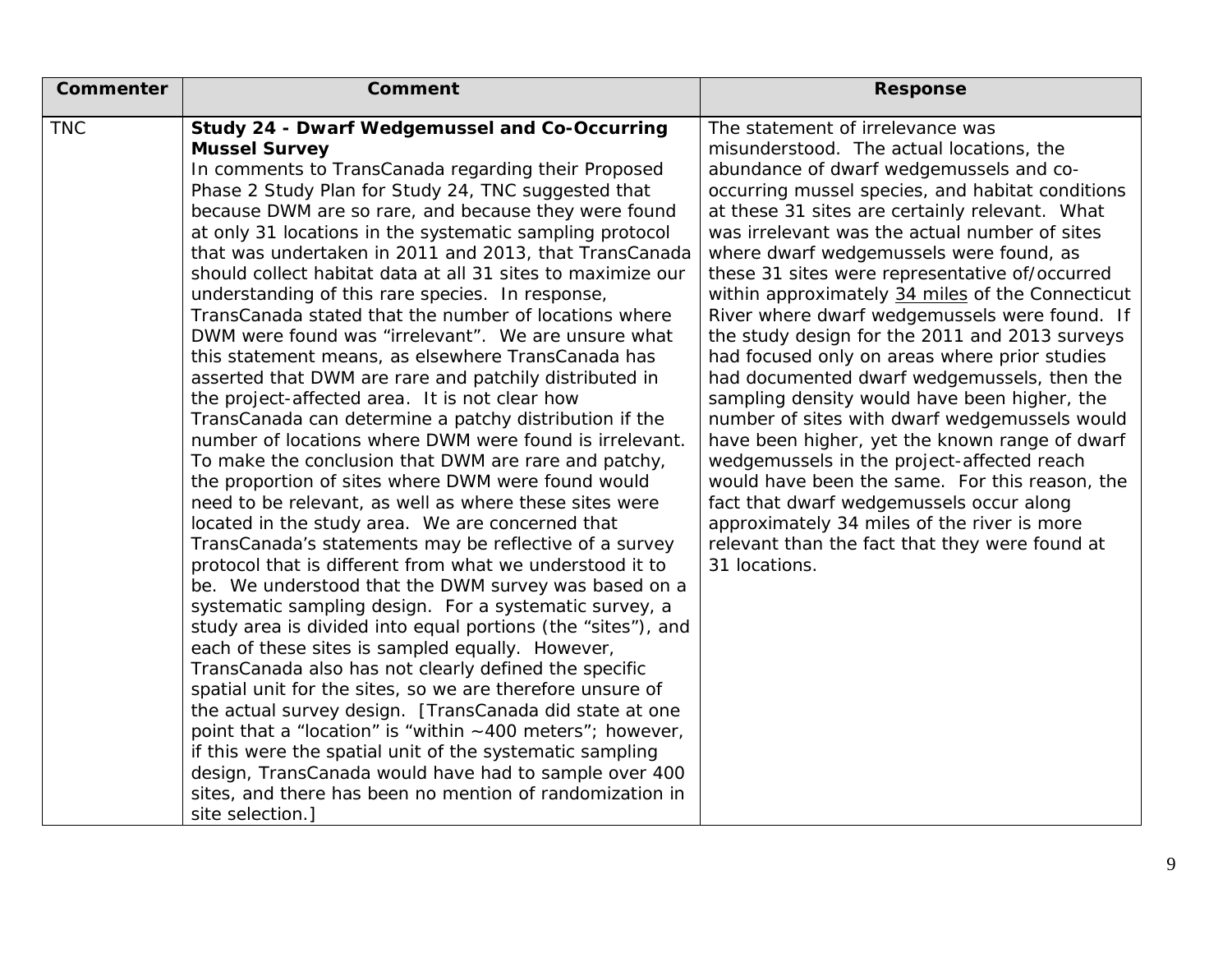| <b>Commenter</b> | Comment                                                                                                                                                                                                                                                                                                                                                                                                                                                                                                                                                                                                                    | <b>Response</b>                                                                                                                                                                                                                                                                                                                                                                                                                                                                                                                                                                                                                                                                                                                                                                                                                                                                                                                      |
|------------------|----------------------------------------------------------------------------------------------------------------------------------------------------------------------------------------------------------------------------------------------------------------------------------------------------------------------------------------------------------------------------------------------------------------------------------------------------------------------------------------------------------------------------------------------------------------------------------------------------------------------------|--------------------------------------------------------------------------------------------------------------------------------------------------------------------------------------------------------------------------------------------------------------------------------------------------------------------------------------------------------------------------------------------------------------------------------------------------------------------------------------------------------------------------------------------------------------------------------------------------------------------------------------------------------------------------------------------------------------------------------------------------------------------------------------------------------------------------------------------------------------------------------------------------------------------------------------|
| <b>TNC</b>       | <b>Study 24 - Dwarf Wedgemussel and Co-Occurring</b><br><b>Mussel Survey</b><br>Furthermore, TransCanada asserted that within the 34<br>miles of river where DWM were found, they "could be<br>found at most locations if survey duration was long<br>enough." We also do not understand how this statement<br>is consistent with the statement about DWM's patchy<br>distribution. A population cannot be both patchily<br>distributed and found at most locations within an area.<br>This apparent contradiction will need to be rectified for<br>these data to be used to evaluate potential project effects<br>on DWM. | Mussels can be patchily distributed and<br>widespread-these concepts are not<br>contradictory. "Patchiness" can occur over<br>broad scales of space and time. We re-assert<br>that within the approximately 34 miles of the<br>Connecticut River in the project-affected reaches<br>where dwarf wedgemussels have been<br>documented to occur, dwarf wedgemussels can<br>be found at most locations if enough time is<br>spent searching. At a larger scale, this<br>population might be considered continuous,<br>whereas on a smaller scale, mussels are patchily<br>distributed and sometimes difficult to detect.<br>Most of the surveys in 2011 and 2013 were<br>comprised of 1-2 person-hours. Longer duration<br>searches (e.g., $3 - 6$ person hours) would give<br>biologists an opportunity to search a large area<br>and detect discrete patches of dwarf<br>wedgemussels that could be missed during<br>shorter surveys. |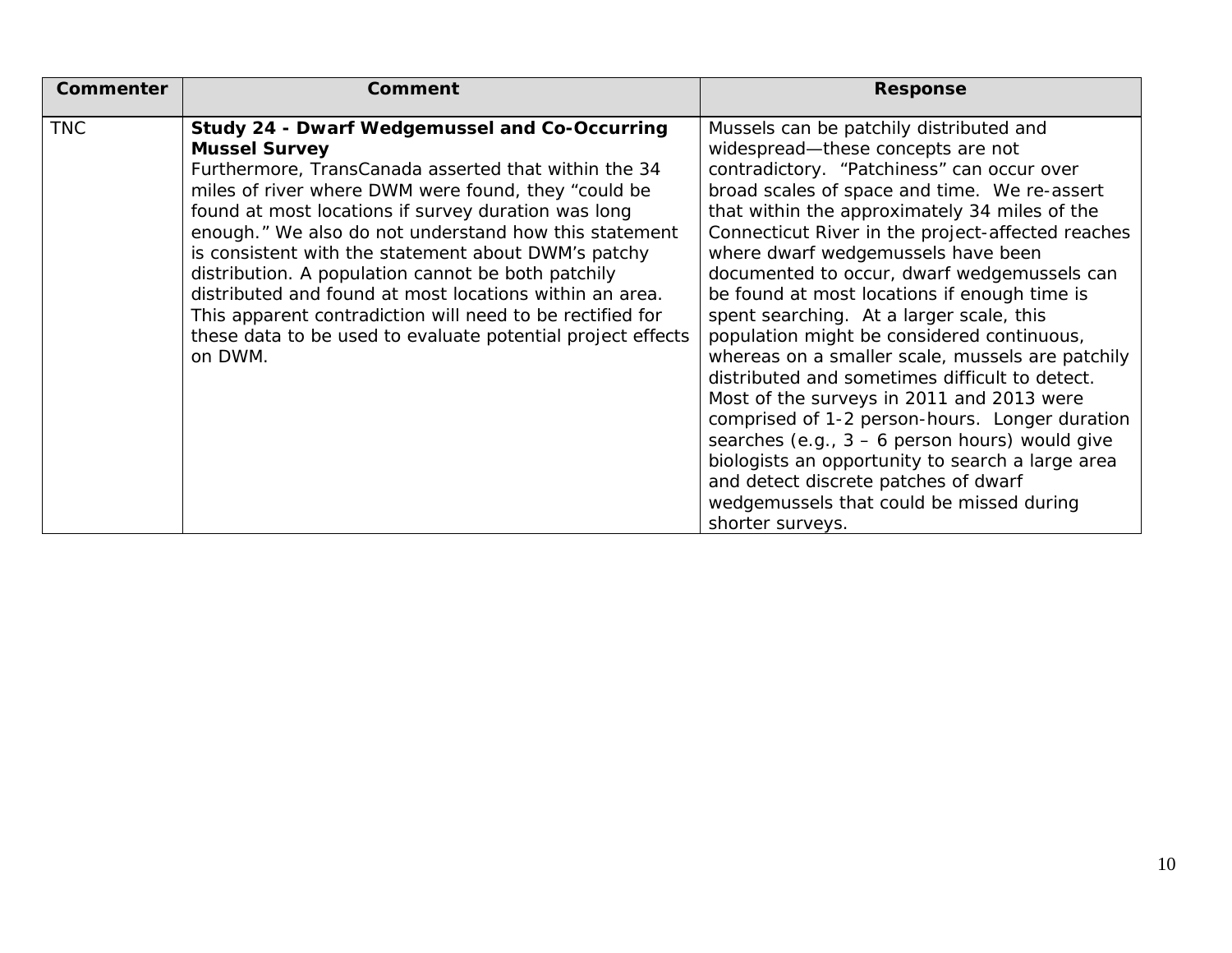| Commenter  | Comment                                                     | <b>Response</b>                                  |
|------------|-------------------------------------------------------------|--------------------------------------------------|
| <b>TNC</b> | <b>Study 24 - Dwarf Wedgemussel and Co-Occurring</b>        | Some of this language is taken out of context.   |
|            | <b>Mussel Survey</b>                                        | The statement of "there is nothing particularly  |
|            | TransCanada goes on to say in reference to the 31 sites     | special about the sites" was intended to place   |
|            | where DWM were detected that "there is nothing              | the appropriate focus on the fact that dwarf     |
|            | particularly special about the sites, and habitat was quite | wedgemussels were found along 34 miles of the    |
|            | homogeneous among them." Given the previous                 | Connecticut River in the project-affected reach. |
|            | discussion with regard to undefined habitat parameters      | The 31 survey sites were selected to be          |
|            | and the potential for biased sampling, we believe this      | representative of broader reaches. We agree      |
|            | statement is unfounded. Furthermore, we assert that         | that the 2011 and 2013 surveys provided          |
|            | every location where a rare endangered species is located   | valuable information on distribution, abundance, |
|            | has some kind of informational value. In any rare species   | and habitat of dwarf wedgemussels and co-        |
|            | analysis, habitat data are limited, and it is therefore     | occurring species. TC made no judgment call on   |
|            | critical to include as much information as is available.    | the informational value of these sites, as the   |
|            | TransCanada has recognized that DWM are not located         | commenter suggests; in fact, all of these data   |
|            | everywhere and research remains to be done to increase      | (among other data) will be used to develop       |
|            | our understanding in this area; it follows that the grounds | habitat suitability criteria for dwarf           |
|            | do not exist to make an independent judgment call on        | wedgemussels and other species, and were used    |
|            | the informational value of a site. Understanding why        | in the site selection process for quantitative   |
|            | DWM are located at these 31 sites, and none of the          | sampling. We understand the primary concern      |
|            | others, is extremely important for ensuring the long-term   | of the commenter to be whether all 31 sites      |
|            | persistence of this federally-endangered species.           | deserved additional sampling efforts. However,   |
|            |                                                             | TC felt that it was more appropriate to focus on |
|            |                                                             | a smaller number of representative locations     |
|            |                                                             | within the 34 miles of the Connecticut River     |
|            |                                                             | where dwarf wedgemussels were documented to      |
|            |                                                             | occur, rather than going back to all 31 sites    |
|            |                                                             | where dwarf wedgemussels were found.             |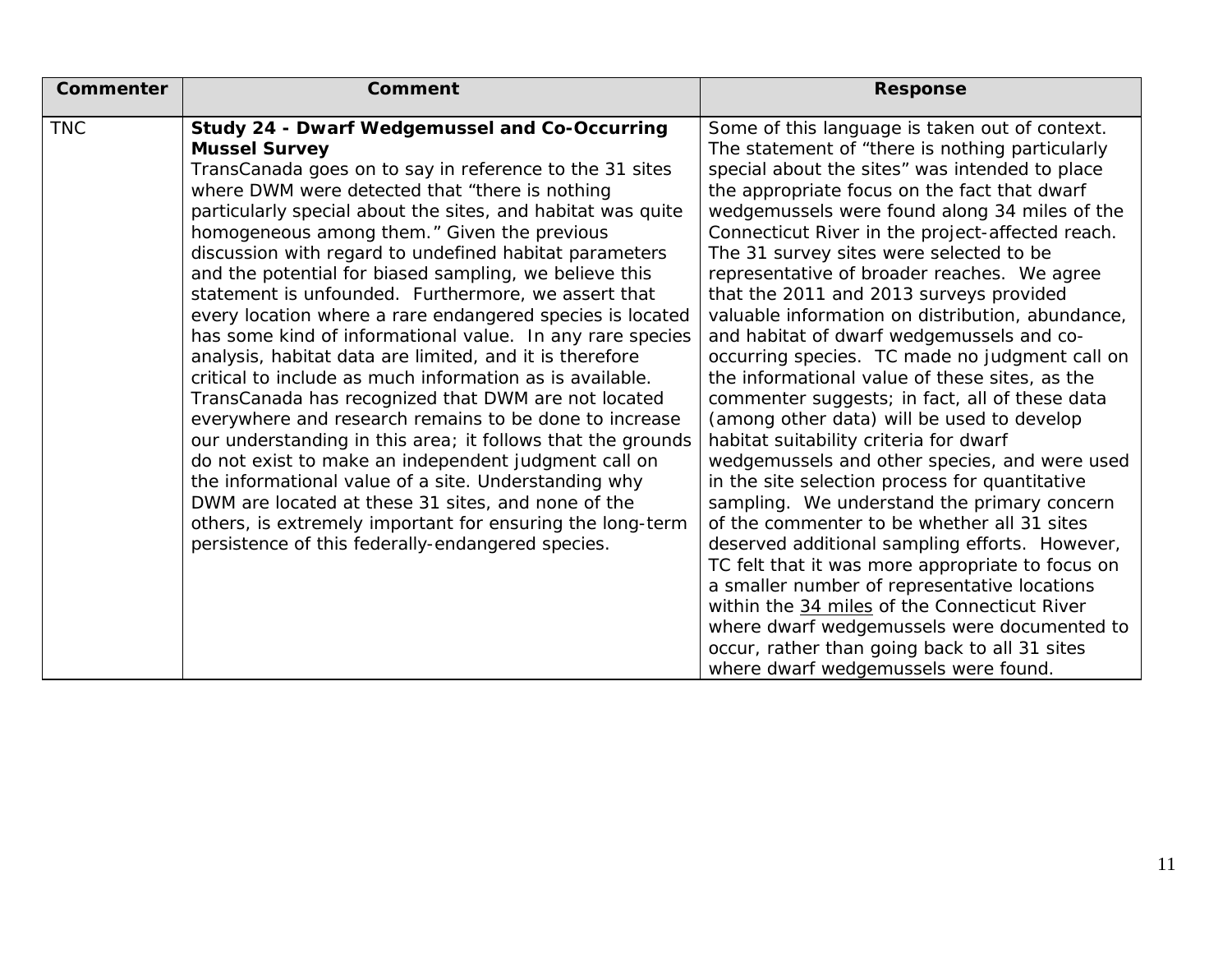| <b>Comment</b>                                                                                                                                                                                                                                                                                                                                                                                                                                                                                                                                                                                                                                                                                                                                                                                                                                                                                                                                                                                                                                                                                                                                                                                                          | <b>Response</b>                                                                                                                                                                                                                                                                                                                                                                                                                                                                                                                                                                                                                                                                                                                                                                                                                                                  |
|-------------------------------------------------------------------------------------------------------------------------------------------------------------------------------------------------------------------------------------------------------------------------------------------------------------------------------------------------------------------------------------------------------------------------------------------------------------------------------------------------------------------------------------------------------------------------------------------------------------------------------------------------------------------------------------------------------------------------------------------------------------------------------------------------------------------------------------------------------------------------------------------------------------------------------------------------------------------------------------------------------------------------------------------------------------------------------------------------------------------------------------------------------------------------------------------------------------------------|------------------------------------------------------------------------------------------------------------------------------------------------------------------------------------------------------------------------------------------------------------------------------------------------------------------------------------------------------------------------------------------------------------------------------------------------------------------------------------------------------------------------------------------------------------------------------------------------------------------------------------------------------------------------------------------------------------------------------------------------------------------------------------------------------------------------------------------------------------------|
| <b>Study 24 - Dwarf Wedgemussel and Co-Occurring</b><br><b>Mussel Survey</b><br>An additional reason to sample all 31 sites is to confirm a<br>claim that TransCanada made in the Phase 1 Study<br>Report, that DWM "appear to occur only in surveyed<br>areas of the Connecticut River where water level<br>fluctuations are minimal or non-existent." If in fact DWM<br>are limited to certain areas of the project-affected area<br>because of project operations, as this statement<br>suggests, all locations where DWM are present should be<br>included in the habitat analysis to rule out other factors<br>that may be characterizing DWM distribution. In further<br>defense of not collecting data at all 31 sites, TransCanada<br>asserts that subsampling is a commonly-accepted<br>practice. We agree with this statement; however,<br>subsampling is generally restricted to application where<br>particular data types are not limited, and effort needs to<br>be reduced for the sake of practicality. Furthermore, 31<br>sites out of 210 total sites is already a significant<br>subsample, especially given the rarity of this species and<br>given that TransCanada has stated it will not conduct | Again, the commenter's repeated focus on the<br>31 survey sites where dwarf wedgemussels were<br>found during the 2011 and 2013 surveys, rather<br>than on the broader reaches (34 miles of the<br>river) in which they were found, seems<br>misguided. "All locations where DWM are<br>present" is also a dangerous interpretation of<br>existing data, as absence can never be proven<br>because results are always conditional on effort,<br>and it is very likely that dwarf wedgemussels are<br>present in many more locations than they were<br>actually found or even searched for. We re-<br>assert that the focus should be the 34 miles of<br>the river within which dwarf wedgemussels were<br>consistently found, and TC feels that this is a<br>commonly accepted scientific practice, and<br>appropriate to subsample within such a large<br>area. |
|                                                                                                                                                                                                                                                                                                                                                                                                                                                                                                                                                                                                                                                                                                                                                                                                                                                                                                                                                                                                                                                                                                                                                                                                                         | additional sampling at sites where DWM were undetected.                                                                                                                                                                                                                                                                                                                                                                                                                                                                                                                                                                                                                                                                                                                                                                                                          |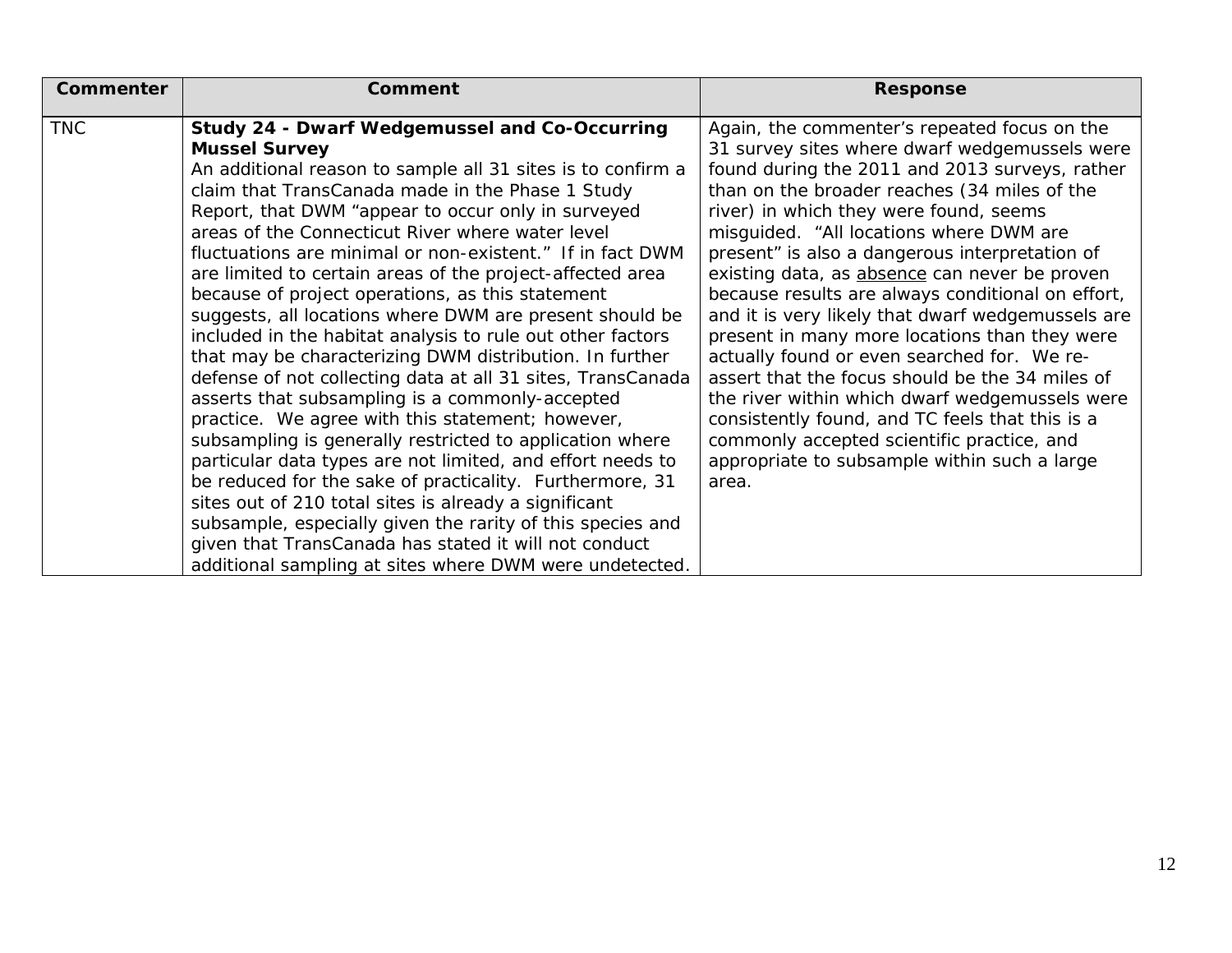| <b>Response</b>                                                                                                                                                                                                                                                                                                                                                                                                                                                                                                                                                                                                                                                                                                                                                                                                                                                                                                                                                                                                                                                                                                                                                                                            |
|------------------------------------------------------------------------------------------------------------------------------------------------------------------------------------------------------------------------------------------------------------------------------------------------------------------------------------------------------------------------------------------------------------------------------------------------------------------------------------------------------------------------------------------------------------------------------------------------------------------------------------------------------------------------------------------------------------------------------------------------------------------------------------------------------------------------------------------------------------------------------------------------------------------------------------------------------------------------------------------------------------------------------------------------------------------------------------------------------------------------------------------------------------------------------------------------------------|
| TC is not refuting the assertion that bank-to-<br>bank transects are more effective at capturing<br>habitat variation than longitudinal transects.<br>Part of the reason that longitudinal transects<br>were proposed was to maintain consistency with<br>the dwarf wedgemussel monitoring that was<br>conducted in the Connecticut River at long-term<br>monitoring sites in the project-affected reach<br>from the late 1980s to early 2000s (Sumner<br>Falls, Cornish Covered Bridge North and South,<br>Horseback Ridge, Route 5 Cemetery, and Wilgus<br>State Park). Also, by orienting transects<br>longitudinally, it allowed the sampling to occur<br>within the habitat where dwarf wedgemussels<br>were more consistently found during all prior<br>studies. Based on recent discussion with<br>stakeholders, and in light of the FWS revised<br>counter-proposal (November 14, 2014), TC is<br>now considering re-surveying lateral (bank to<br>bank) transects during the 2015 field season.<br>We also note that the quantitative (quadrat)<br>sampling completed in the Cornish Covered<br>Bridge to Chase Island reach in 2014 was bank-<br>to-bank. It was only the 20 transects that were |
|                                                                                                                                                                                                                                                                                                                                                                                                                                                                                                                                                                                                                                                                                                                                                                                                                                                                                                                                                                                                                                                                                                                                                                                                            |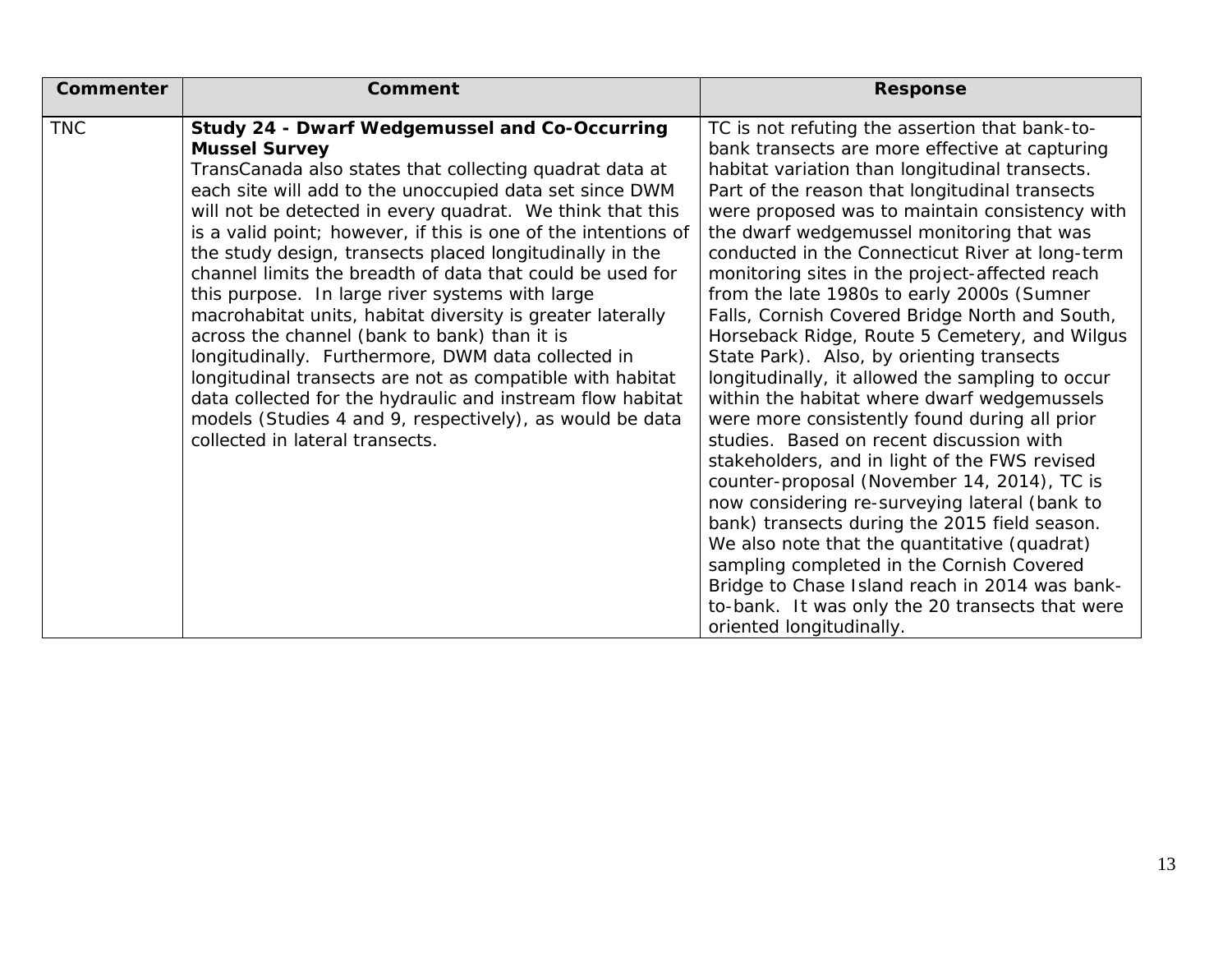| Commenter  | Comment                                                                                                                                                                                                                                                                                                                                                                                                                                                                                                                                                                                                                                                                                                                                                                                                                                                         | <b>Response</b>                                                                                                                                                                                                                                                                                                                    |
|------------|-----------------------------------------------------------------------------------------------------------------------------------------------------------------------------------------------------------------------------------------------------------------------------------------------------------------------------------------------------------------------------------------------------------------------------------------------------------------------------------------------------------------------------------------------------------------------------------------------------------------------------------------------------------------------------------------------------------------------------------------------------------------------------------------------------------------------------------------------------------------|------------------------------------------------------------------------------------------------------------------------------------------------------------------------------------------------------------------------------------------------------------------------------------------------------------------------------------|
| <b>TNC</b> | Study 24 - Dwarf Wedgemussel and Co-Occurring<br><b>Mussel Survey</b><br>We are also concerned with early reports that imply that<br>even fewer DWM were detected per unit effort in 2014<br>compared to 2011 and 2013. This is either a reflection of<br>a true population decline over a very short period, or it<br>may be reflective of seasonal differences in detection<br>rates. In earlier discussions, TransCanada has asserted<br>that they are highly effective at detecting DWM if it is<br>present at a site. However, it is not unusual for detection<br>probabilities to change due to seasonal factors. Because<br>TransCanada is not estimating detection probability of<br>DWM, we suggest that sampling is repeated at a time of<br>year when DWM detection has been demonstrated to be<br>highest in order to increase DWM detection rates. | The 2014 study, as opposed to the 2011 and<br>2013 studies, focused on transects which<br>necessarily meant that fewer DWM would be<br>found; however, detections per unit effort were<br>not dissimilar. Sampling in 2014 was completed<br>at a time, and under environmental conditions,<br>when detection probability was high. |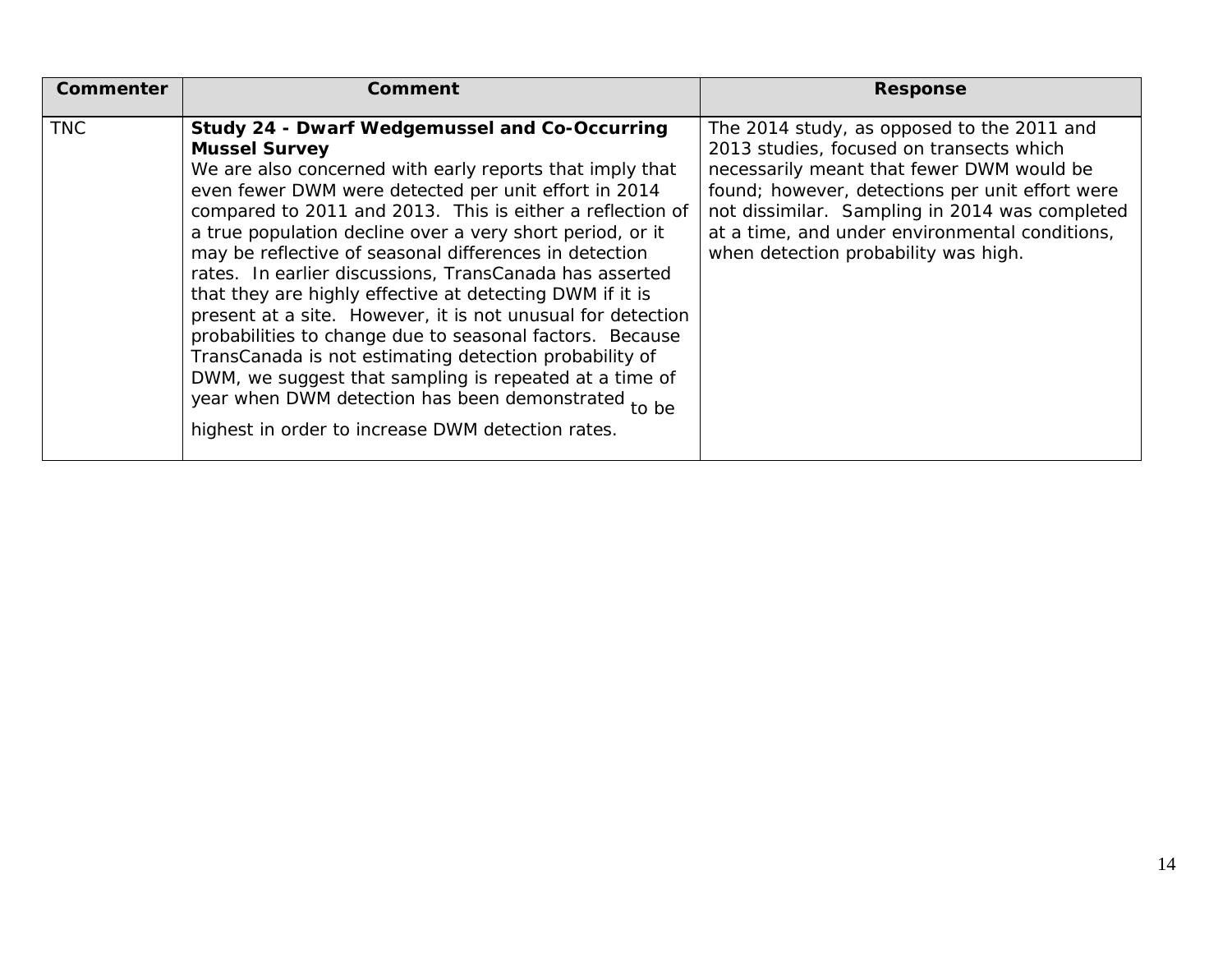| <b>Commenter</b> | <b>Comment</b>                                                                                                                                                                                                                                                                                                                                                                                                                                                                                                                                                                                                                                                                                                                                                                                                                                                                                                                                                                                                                                                                                                                                                                                                                                                                                                                                                                                                                               | <b>Response</b>                                                                                                                                                                                                                                                                                                                                                                                                    |
|------------------|----------------------------------------------------------------------------------------------------------------------------------------------------------------------------------------------------------------------------------------------------------------------------------------------------------------------------------------------------------------------------------------------------------------------------------------------------------------------------------------------------------------------------------------------------------------------------------------------------------------------------------------------------------------------------------------------------------------------------------------------------------------------------------------------------------------------------------------------------------------------------------------------------------------------------------------------------------------------------------------------------------------------------------------------------------------------------------------------------------------------------------------------------------------------------------------------------------------------------------------------------------------------------------------------------------------------------------------------------------------------------------------------------------------------------------------------|--------------------------------------------------------------------------------------------------------------------------------------------------------------------------------------------------------------------------------------------------------------------------------------------------------------------------------------------------------------------------------------------------------------------|
| <b>TNC</b>       | <b>Study 24 - Dwarf Wedgemussel and Co-Occurring</b><br><b>Mussel Survey</b><br>The Revised Phase 2 Study Plan for Study 24 states that<br>"mussel densities (mussels/ $m2$ ) will be computed from<br>both transect and quadrat data" (p. 8). However, it is<br>not clear whether this means the data will be pooled, or<br>that separate calculations will be made for transects and<br>for quadrats. If pooled data are to be used, we suggest<br>also providing the densities for each method. This<br>section of the Revised Phase Study Plan also states,<br>"Total population size (with variance estimates) of each<br>species will be computed from quadrat data" (p. 8).<br>This should state "relative abundance" instead of "total<br>population size" because population size cannot be<br>determined with these methods. Further in this section,<br>the Revised Phase 2 Study Plan states, "Logistic<br>regression will be used to relate two response variables<br>(species presence and species density) to key predictive<br>habitat parameters" (p. 8). Logistic regression may be<br>used with species presence because it is a binomial<br>variable, but cannot be used to evaluate count data<br>(density). Rather, Poisson regression should be used to<br>relate count data to predictive habitat parameters, since<br>count data do not have a normal distribution, a required<br>assumption for linear regression. | Separate calculations will be made for transects<br>and for quadrats. Total population size, with<br>variance estimates, can be estimated from the<br>quantitative (quadrat) study that was completed<br>in the reach from Cornish Covered Bridge to<br>Chase Island. Relative abundance can be<br>estimated for each of the 20 transects. We<br>concur with the comment on logistic versus<br>Poisson regression. |
| <b>TNC</b>       | <b>Study 24 - Dwarf Wedgemussel and Co-Occurring</b><br><b>Mussel Survey</b><br>TransCanada has stated that members of the aquatics<br>working group will have access to the confidential version<br>of the 2013 study report; however, TNC only received a<br>link to the TransCanada website, which provides access<br>to the public version that omits the survey data                                                                                                                                                                                                                                                                                                                                                                                                                                                                                                                                                                                                                                                                                                                                                                                                                                                                                                                                                                                                                                                                    | TC provided the privileged data to a limited set<br>of stakeholders (not the entire working group)<br>on August 15, 2014 and again on October 9,<br>2014 which included distribution to TNC. If TNC<br>is having difficulty viewing the geodatabase<br>please let us know and we will assist.                                                                                                                      |